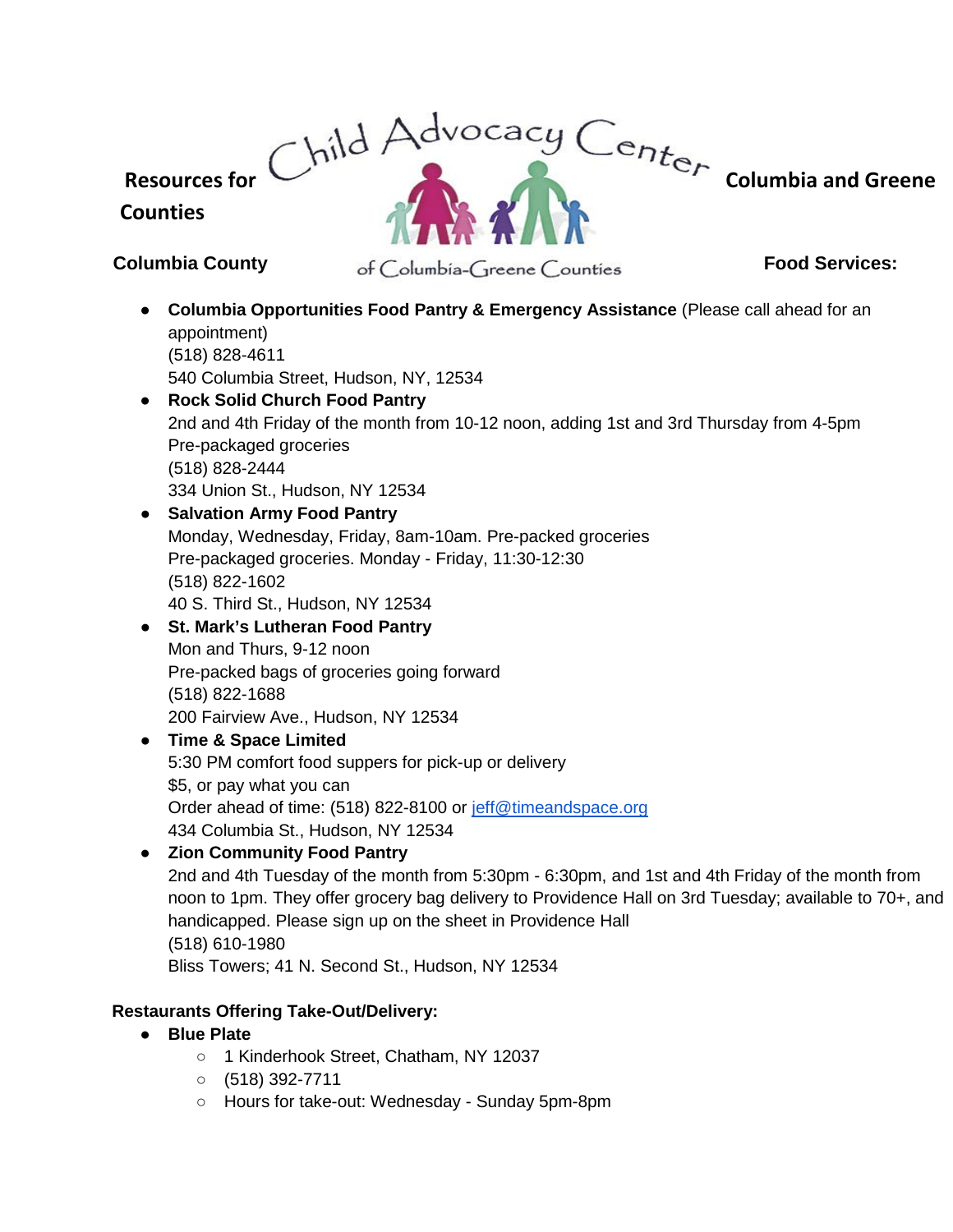$\circ$  Open Wednesday through Sunday, 5pm – 8pm

# ● **The Berry Farm**

- 2309 NY rt 203, Chatham, NY 12037
- $\circ$  (518) 392-4609
- Groceries, takeout,
- Daily 8-6
- **Ca'Mea**
	- 333 Warren St., Hudson, NY 12534
	- (518) 822-0005[/http://www.camearestaurant.com/](http://www.camearestaurant.com/)
	- Order online for curbside pick-up: Tuesday-Sunday 12pm-8pm
- **Copake General Store**
	- 518-329-3663[/info@copakegeneralstore.com](mailto:info@copakegeneralstore.com)
	- 171 County Rt 7A, Copake NY, 12516
	- Call ahead to pre order groceries, or call for takeout
	- Tuesday Saturday 9am–6pm, Sunday 9am–3pm
- **Clock Tower Pub and Grill**
	- 1682 County, Co Rd 7, Copake, NY 12516
	- Hours for takeout: Monday-Sunday 11am-8pm
- **Church St. Deli** 
	- 518-329-4551
	- 1677 Columbia County Rd 7A, Copake, NY 12516
	- Takeout & delivery (within 5 mile radius)
	- Monday-Sunday 8am-8pm
- **Dad's Diner** 
	- 178 County RT 7A, Copake, New York 12516
	- $\circ$  (518) 329-3237
	- Groceries, takeout, and local deliveries available
	- Monday-Sunday 7am-8pm
- **East Chatham Food Company** 
	- 1267 State Route 295
	- $\circ$  518-392-5065
	- Order online, takeout, delivery (8 mile radius)
	- Thurs-Mon 3-9
- **The Farmer's Wife**
	- 3 Co Rd 8, Ancramdale, NY 12503
	- $\circ$  (518) 329-5431
	- Curbside pick up & takeout
	- Wednesday-Sunday 8:30am-3pm
- **The Flammerie**
	- 7 Hudson St, Kinderhook, NY 12106
	- 518-758-1509
	- Takeout Friday-Sunday 11am-7pm
- **The Greens**
	- 44 Golf Course Rd, Craryville, NY 12521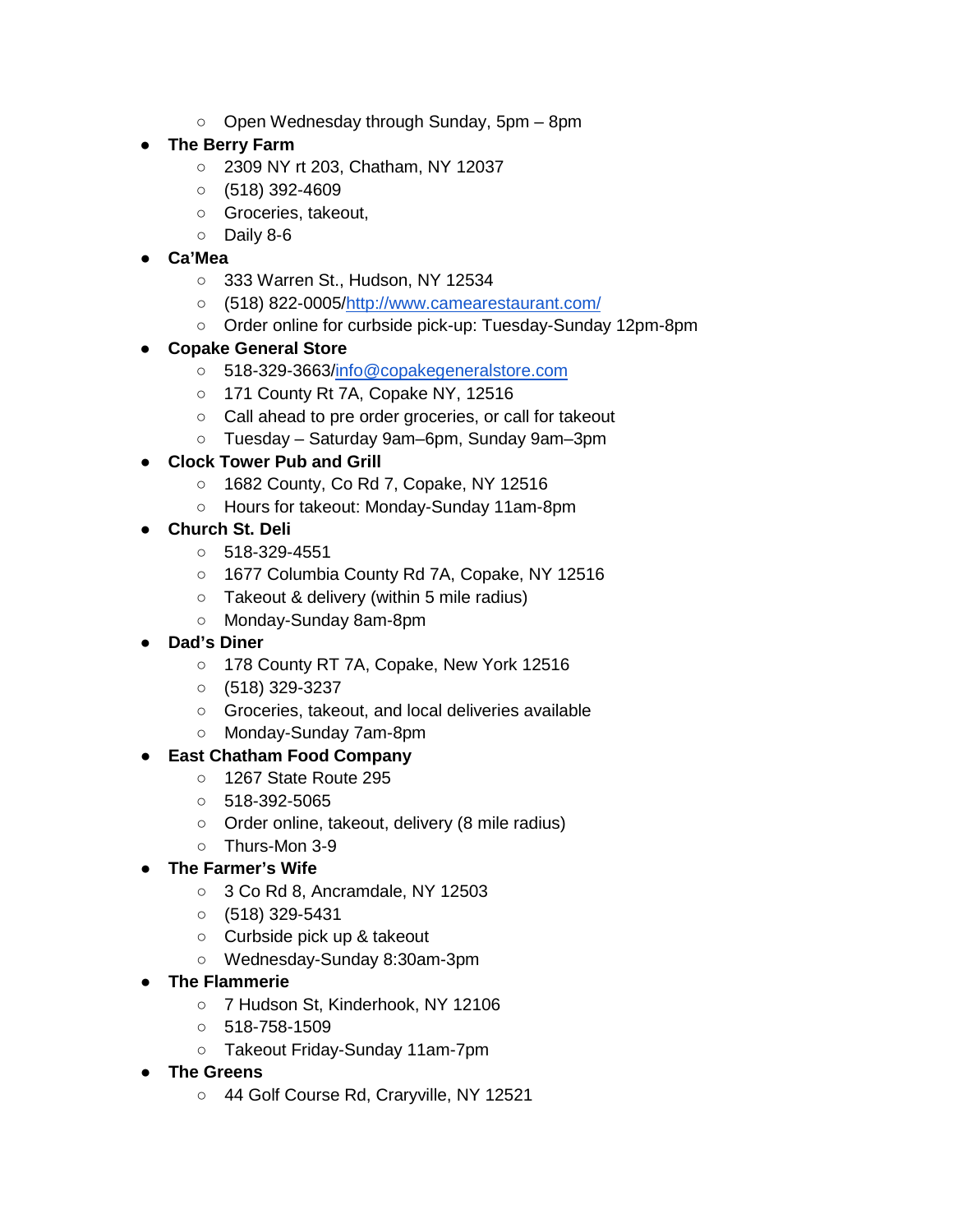- 518-325-4338
- Takeout Thursday-Friday 5pm-7pm & Saturday-Sunday 1pm-7pm
- **Kozel's** 
	- 1006 NY-9H, Ghent, NY 12075
	- $\circ$  (518) 828-3326
	- Takeout Monday, Wednesday Saturday 4pm-8pm & Sunday 1pm-7pm
- **Local 111**
	- 111 Main St, Philmont, NY 12565
	- $O$  (518) 672-7801
	- Takeout Wednesday-Sunday 5pm-8pm
- **Main Street Goodness**
	- 20 Main St, Chatham, NY 12037
	- 518-392-2988
	- Takeout Monday-Sunday 8am-3pm
- **O's Hillsdale Diner** 
	- 9276 NY-22, Hillsdale, NY 12529
	- $\circ$  (518) 325-1150
	- Takeout call ahead to check hours of operation

# **NYS Unemployment and Emergency Assistance Information:**

Go to the NY Department of Labor to get the information you need on unemployment benefits, including applying. New York State has waived the 7-day waiting period for those affected by COVID-19 and there are special provisions for teachers and school workers. For other employment services, you can also call Columbia County DSS at (518) 828-941 for more information.

# **Greene County Food Services:**

- **Salvation Army Food Pantry** Monday, Wednesday, Friday, 8am-10am. Pre-packed groceries Pre-packaged groceries. Monday - Friday, 11:30-12:30 (518) 822-1602 40 S. Third St., Hudson, NY 12534
- **Soup Kitchen, Camp Grace, Inc. Food Pantry** Tuesday-Friday 12pm-1pm 310 Main St., Catskill, NY 12414 (518) 249-7009
- **Catholic Charities Food Pantry** Tuesday's 9am-12pm 66 William St., Catskill NY 12414 (518) 943-1462
- **Matthew 25 Food Pantry** Wednesday 6pm-8pm, Sunday 1pm-3pm. 8 Union St., Catskill, NY 12414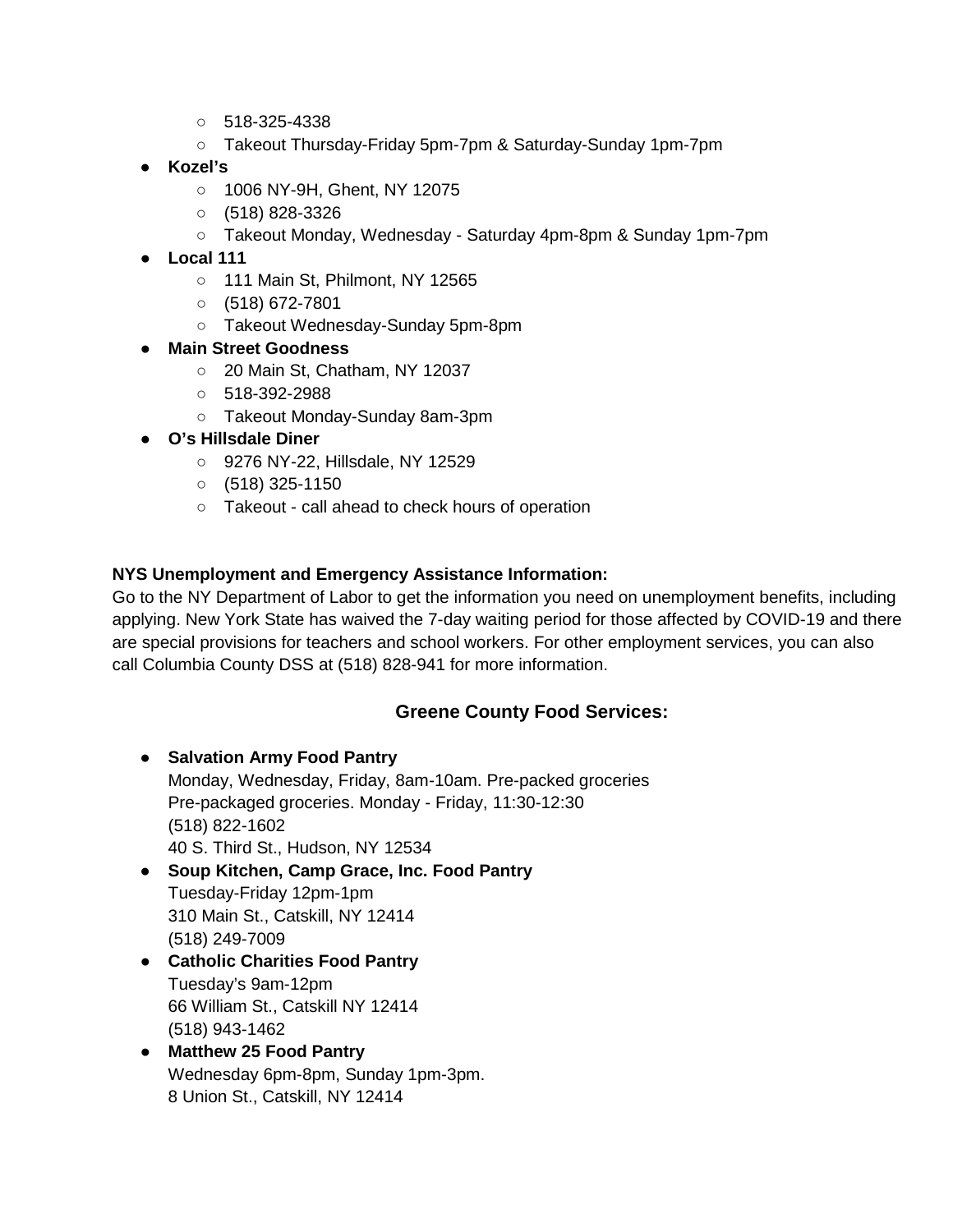(518) 821-7298

- **Community Action Food Pantry**  Monday, Thursday, & Friday 2pm-4pm 7856 Route 9W, Catskill, NY 12414 (518) 943-9205
- **God's Storehouse Food Pantry** Tuesday 2:30pm-4pm & 6pm-7:30pm Wesleyan Church, Bogardus Ave, Catskill, NY 12414 (518) 943-2709
- **Athen Zion Lutheran Church Food Pantry** Tuesday 2pm-3pm & Thursday 4:30pm-5:30pm 102 Washington St., Athens
- **Leeds-Athens @ High Hill** Wednesday 3pm-4:30pm & Friday 11am-12pm Schoharie Turnpike, Athens (518) 821-9889
- **Cairo Resurrection Lutheran Church** Tuesday 6:30pm-7:30pm & Friday 10am-11am 186 Main St., Cairo (518) 622-3286
- **Coxsackie Hamilton Steamer #2 Firehouse**  Tuesday 1pm-2pm, Thursday 7pm-8pm, Saturday 10am-11am 117 Mansion St., Coxsackie (518) 731-8603

# **Restaurants Offering Take-Out/Delivery:**

- **Barnwood Restaurant** 
	- o 14 Deer Ln, Catskill, NY 12414
	- (518) 943-2200/barnwooddining.com
	- Takeout Monday-Sunday 11am-8pm
- **Millrock Restaurant** 
	- 5398 NY-23, Windham, NY 12496
	- (518) 734-9719/millrockrestaurant.com
	- Takeout Friday & Saturday 5-8pm
- **Vesuvio**
	- 49 Co Rd 65, Hensonville, NY 12439
	- $\circ$  (518) 734-3663
	- Takeout and delivery (within 15 mile radius) Monday-Sunday 4pm-8pm
- **Creekside Restaurant**
	- 160 W. Main Street, Catskill, NY 12414
	- 518-943-6522
	- Offers family style dinners and regular menu (Closed Sundays)
- **The Mermaid Cafe**
	- 374 Main Street, Catskill, NY 12414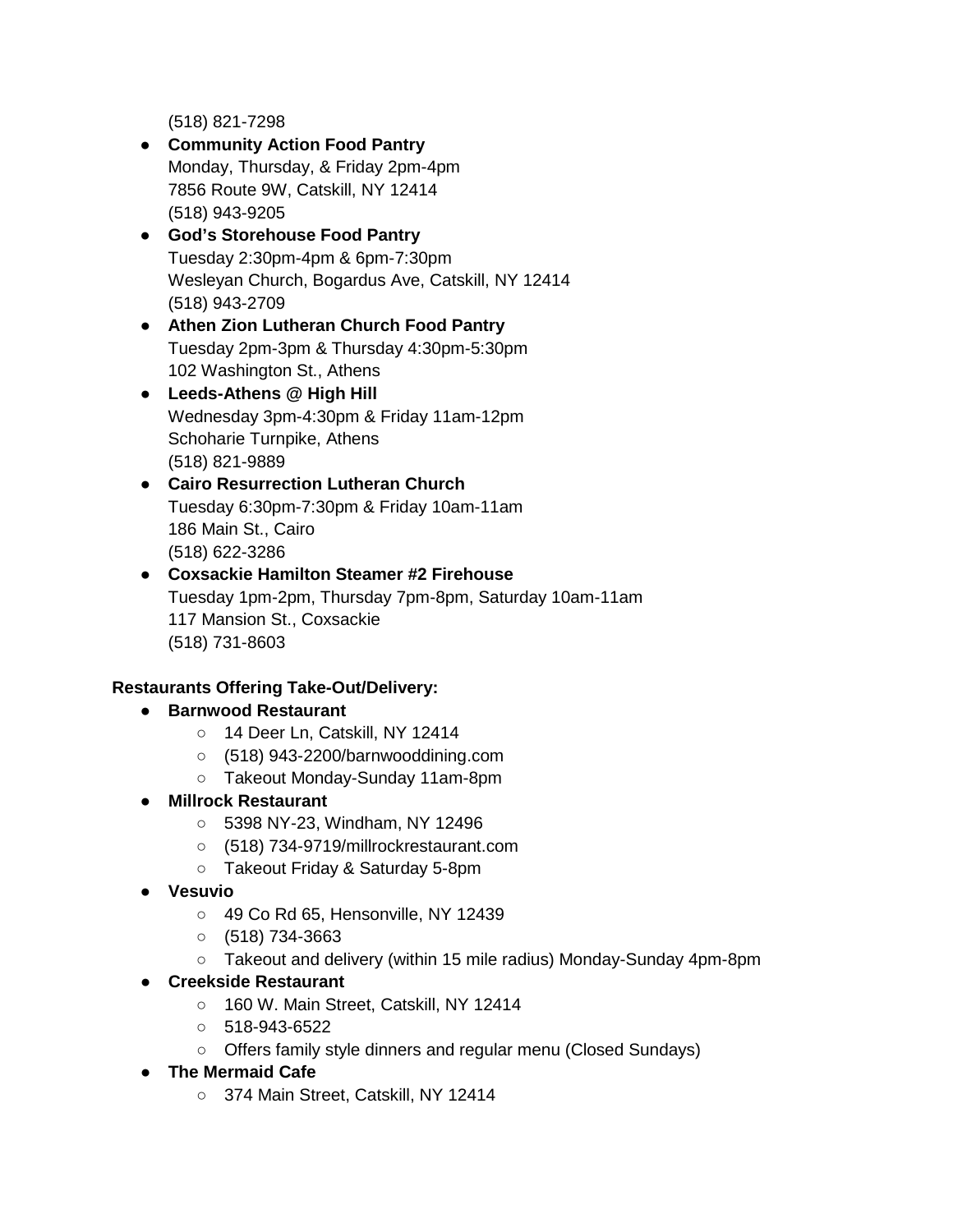- 518-217-8811
- Takeout and delivery Open Tuesday-Saturday 12-7 for pick up and 12-2 delivery / 5-7 delivery
- **Murphy's Law Public House**
	- 1147 Main Street, Leeds, NY 12451
	- 518-719-8226
	- Takeout and delivery. Closed on Mondays.
- **The Juice Branch**
	- 65 Bridge Street, Catskill, NY 12414
	- 518-291-2612
	- Call ahead for curbside delivery or local delivery.
- **Pomodoro's Italian Restaurant**
	- 90 Catskill Commons, Catskill, NY 12414
	- 518-943-4446
	- o Takeout and delivery available. Open 11-8 daily.

**Unemployment and Emergency Assistance Information:** Please call Greene County Department of Social Services if you are in need of employment or other emergency assistance at (518) 719-3700

**Capital District YMCA providing childcare for emergency personnel: (**518) 439-4394 \$250 per week 7-6pm or \$48 p/day Not accepting DSS, Scholarship [www.cdymca.org](http://www.cdymca.org/) (available at any branch)

## **Hotline/Crisis Information**

**NYS Residents can call: 211 for information Reach/CAC Hotline : (**518) 828-5556 or (518) 943-4482 **Mobile Crisis: (**518) 943-5555 **Columbia County Public Health Department: (**518) 828-3358 **Greene County Public Health Department: (**518) 653-5165 [www.columbiacountynyhealth.com](http://www.columbiacountynyhealth.com/) [www.greenecountynyhealth.com](http://www.greenecountynyhealth.com/) [www.cdc.gov](http://www.cdc.gov/) (Center for disease control) [www.omh.ny.gov](http://www.omh.ny.gov/) (Office of Mental Health)

**Resources for free virtual Family Support Meetings, All Recovery Meetings, Harm Reduction Meetings and more during social distancing:**

Visit:<https://www.ourwellnesscollective.com/>

# **Online Storytelling:**

Visit:<https://www.storylineonline.net/>

# **Educational Support:**

Visit:<https://www.naminys.org/> Or call: (518) 248-7634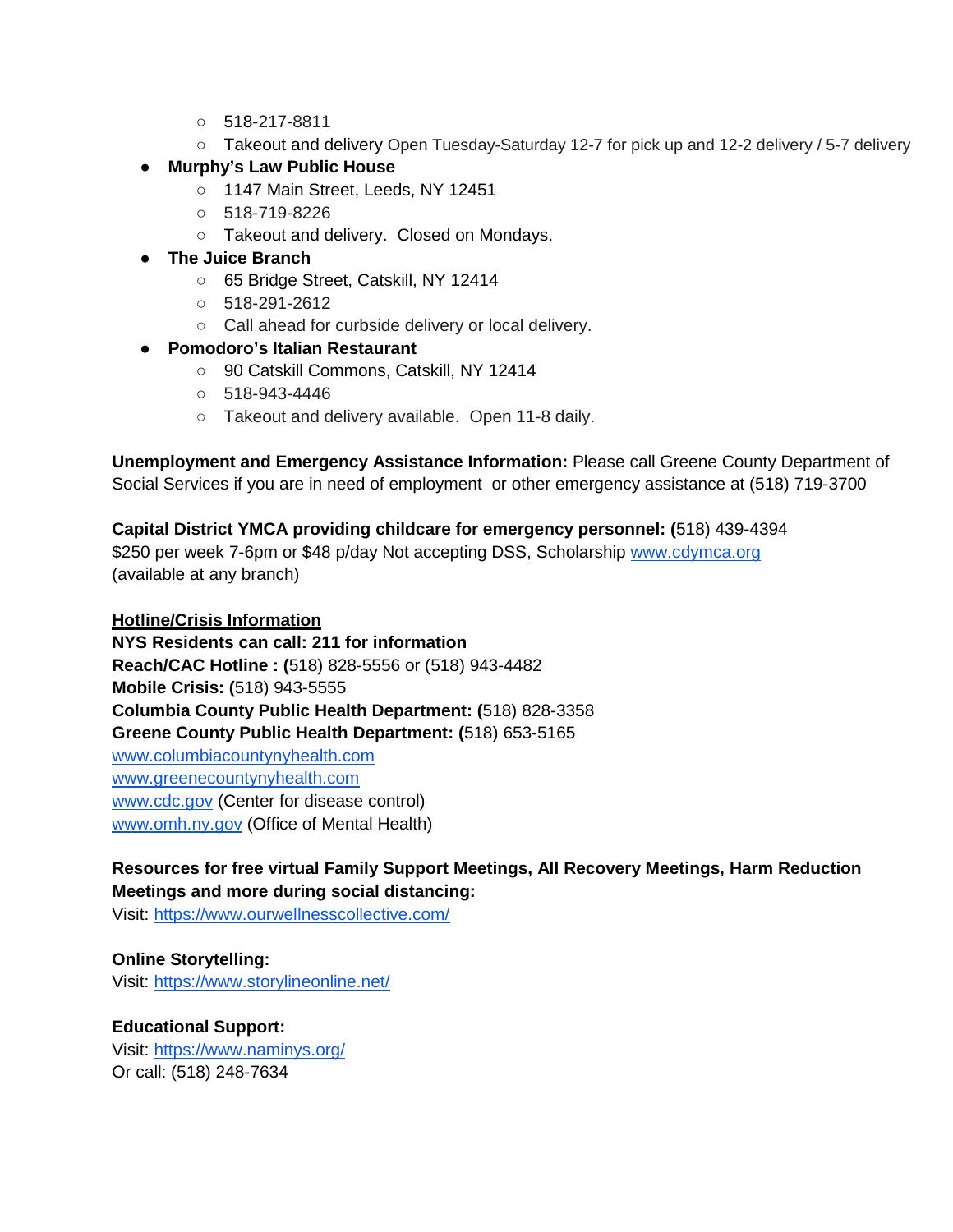# **Virtual Field-Trips:**

https://docs.google.com/document/u/0/d/1qpFAQz\_QJt0ZTVTixAyuGRjsKGYI23CjlaO9eLBkThE/mobil ebasic



\*Anxiety and stress related to the coronavirus is to be expected\*

\*Social distancing is considered critical to slowing the spread of the coronavirus. However, it can understandably lead to loneliness\*

With the awareness of these mental health risks, we can work towards coping with this challenging situation and reduce the potential impact on our mental health.

Here is a list of coping strategies to help get you through these uncertain times.

# **Be Mindful Of Your News Consumption**

The news can be helpful by encouraging precautions and prevention, but compulsively and obsessively reading and watching about the outbreak can be detrimental to mental health. Here are a few suggestions that may help you follow the news while protecting your mental health.

### **Limit your sources**

Rely on only one or two reliable sources of news as misinformation and bad reporting are rampant. The CDC is a great resource for updates and precautions. You can also select a news medium that allows you to avoid potentially triggering content. For example, when reading from an article on your phone or computer, you can scroll past disturbing photos and quickly reach the information you are interested in.

### **Practice acceptance**

Accept that the news coverage will not answer all your questions or address all your worries. Accept uncertainty. Trust that officials around the globe and the medical community are trying their best to address the situation.

### **Limit consumption**

Establish a reasonable rate of consumption, which may be checking for updates one or two times a day. Consume only what you need to know, what's most relevant to you and particularly what is happening or anticipated in your own community.

### **Distinguish between global and local**

The virus will not necessarily take the same course in the U.S. as it has in other countries. It's important to think critically about the information provided and not jump to conclusions.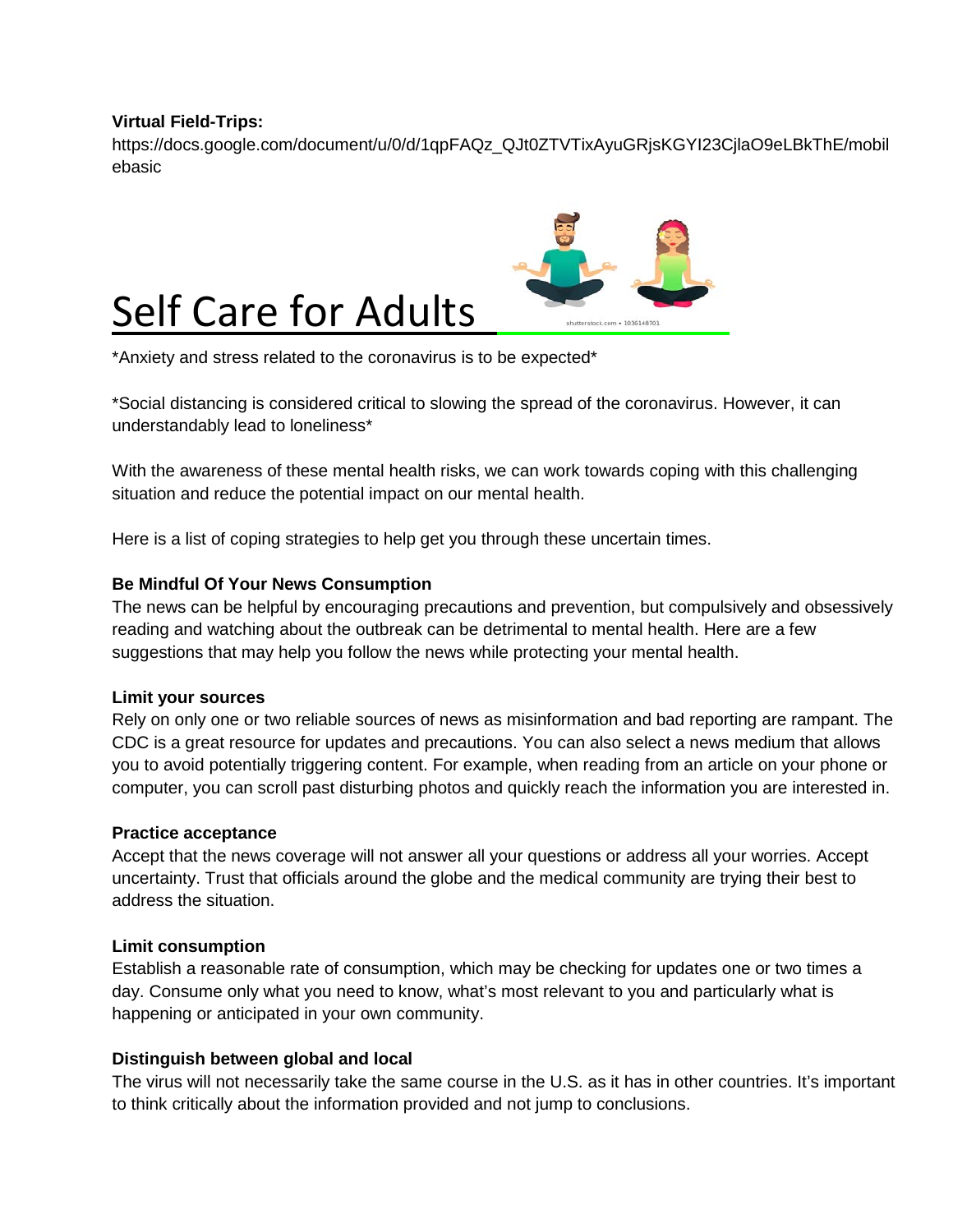# **Ask someone for help**

If you feel you need separation from the news, have a friend or loved one filter the news for you, and give you updates based on a reasonable assessment of what's relevant to you. This will allow you to reduce direct news consumption.

Take an opportunity to **practice mindfulness** when managing anxiety, such as grounding techniques. Get comfortable. Incorporate all 5 senses. You can lie on your back in bed or on the floor with a pillow under your head and knees.

- 1. **Breathe** in through your nose. Let your belly fill with air. Count to 5.
- 2. **Breathe** out through your nose. Count to 5.
- 3. Place one hand on your belly...
- 4. As you **breathe** in, feel your belly rise. ...
- 5. Take three more full, **deep breaths**.

### **Find Things To Do/Distractions**

Activities that distract you from current events can be helpful. Here are a few ideas:

- Household chores, such as spring cleaning, will give you a sense of purpose and accomplishment when completed.
- Free online university courses and courses through *cousera,* such as Yale University's most popular class ever: The Science of Well-Being. They offer a great learning opportunity.
- Movies are moving from theaters to online. Netflix is also a good option.
	- $\circ$  TV programming has expanded during the crisis, particularly through streaming services like Netflix. You can also currently stream the Met Opera for free. The NFL and NBA are also offering complimentary access to online streaming platforms.
- Virtual parishes, which the Pope and other faith leaders are offering, can help maintain religious connections.
- Help Others

### **Take Care of Yourself**

- Exercising and spending some time outside remembering to keep your distance
- Yoga
- Eating healthy
- Sleeping an adequate amount
- Virtually reach out to different types of support groups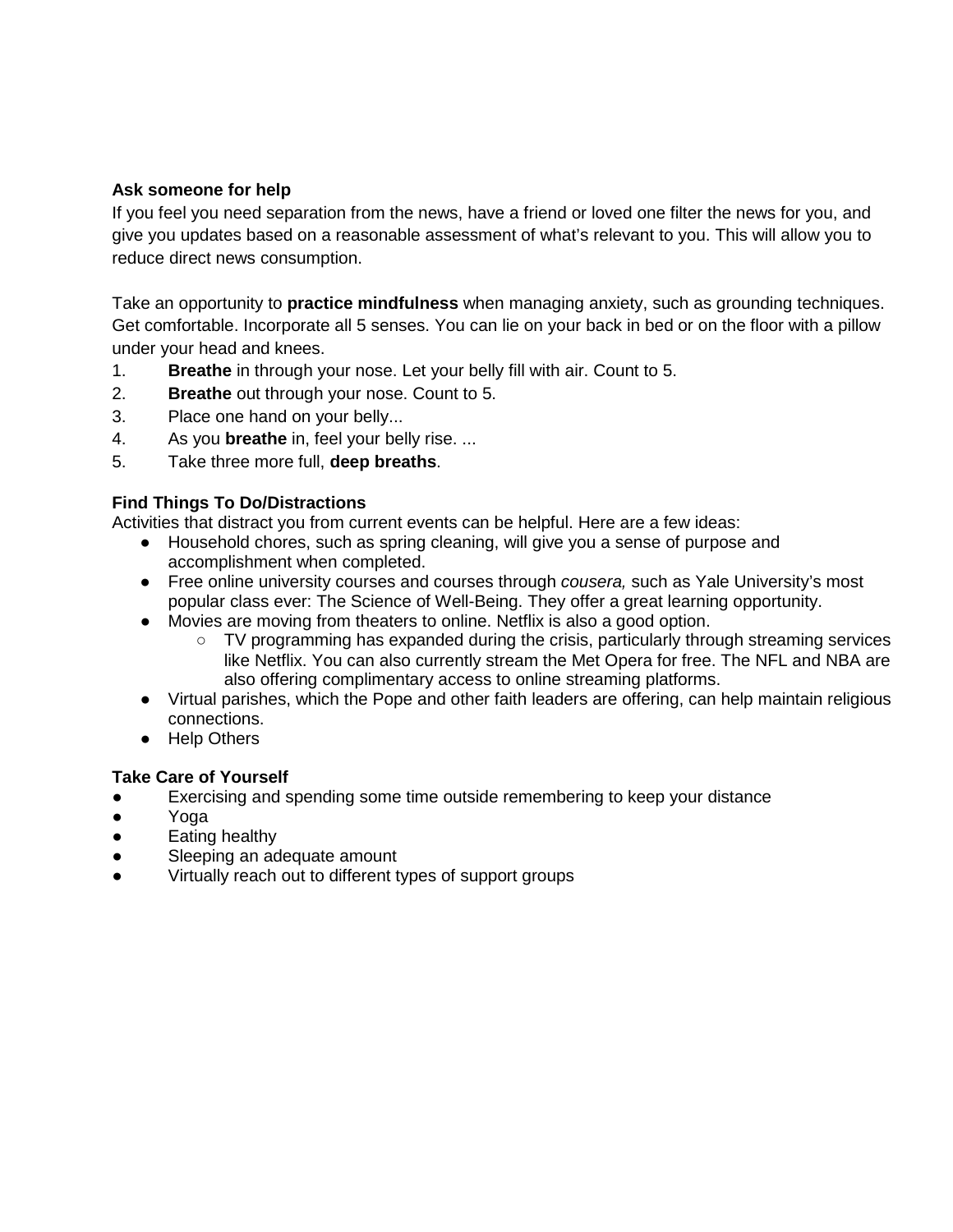